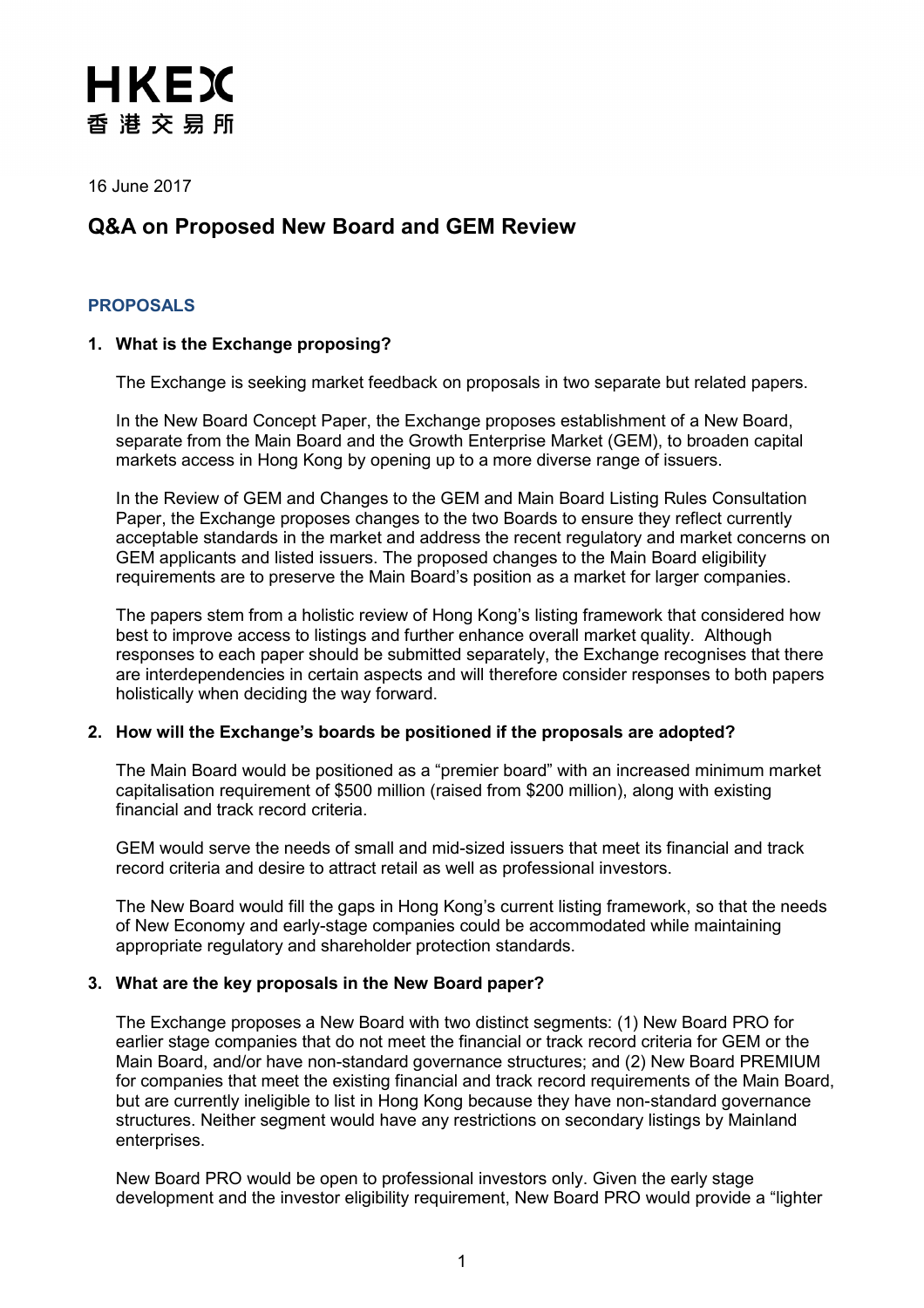touch" approach to initial listing requirements. New Board PREMIUM would be open to retail as well as professional investors similar to the Main Board, and consequently regulatory approach similar to the Main Board would apply.

To help ensure the quality of the market, the New Board would have an accelerated delisting mechanism for companies that failed to meet its ongoing listing requirements.

## **4. What are the key proposals in the GEM paper?**

The Exchange proposes removing the "stepping stone" concept (GEM as a stepping stone to the Main Board) and the streamlined process for transfers from GEM to the Main Board. This means that GEM Transfer applicants will be required to appoint a sponsor and issue a "prospectus-standard" listing document. Further, the Exchange proposes all GEM Transfer applicants to have published and distributed at least two full financial years of financial statements after their GEM listings before they can be considered for a GEM Transfer.

Also, the initial listing requirements will be raised, including:

- i. Increasing minimum market capitalisation requirement from \$100 million to \$150 million and a corresponding increase in the minimum public float value from \$30 million to \$45 million;
- ii. Increasing minimum cash flow requirement from \$20 million to \$30 million in the two financial years prior to listing; and
- iii. Introducing a mandatory public offering mechanism of at least 10 per cent of the total offer size; and
- iv. Aligning the GEM Listing Rules on (1) placing to core connected persons, connected clients and existing shareholders, and their respective close associates; and (2) the allocation of offer shares between the public and placing tranches and the clawback mechanism, with the relevant requirements under the Main Board Listing Rules.

The Exchange also propose to increase the Main Board's minimum market capitalisation at listing (from \$200 million to \$500 million), and increase the minimum public float value (from \$50 million to \$125 million).

The lock-up on controlling shareholders upon listing will also be extended from one year to two years for GEM, and where appropriate, the Main Board.

To minimise impact on stakeholders, transitional arrangements would be put in place for existing GEM companies and applicants should the GEM review proposals be implemented.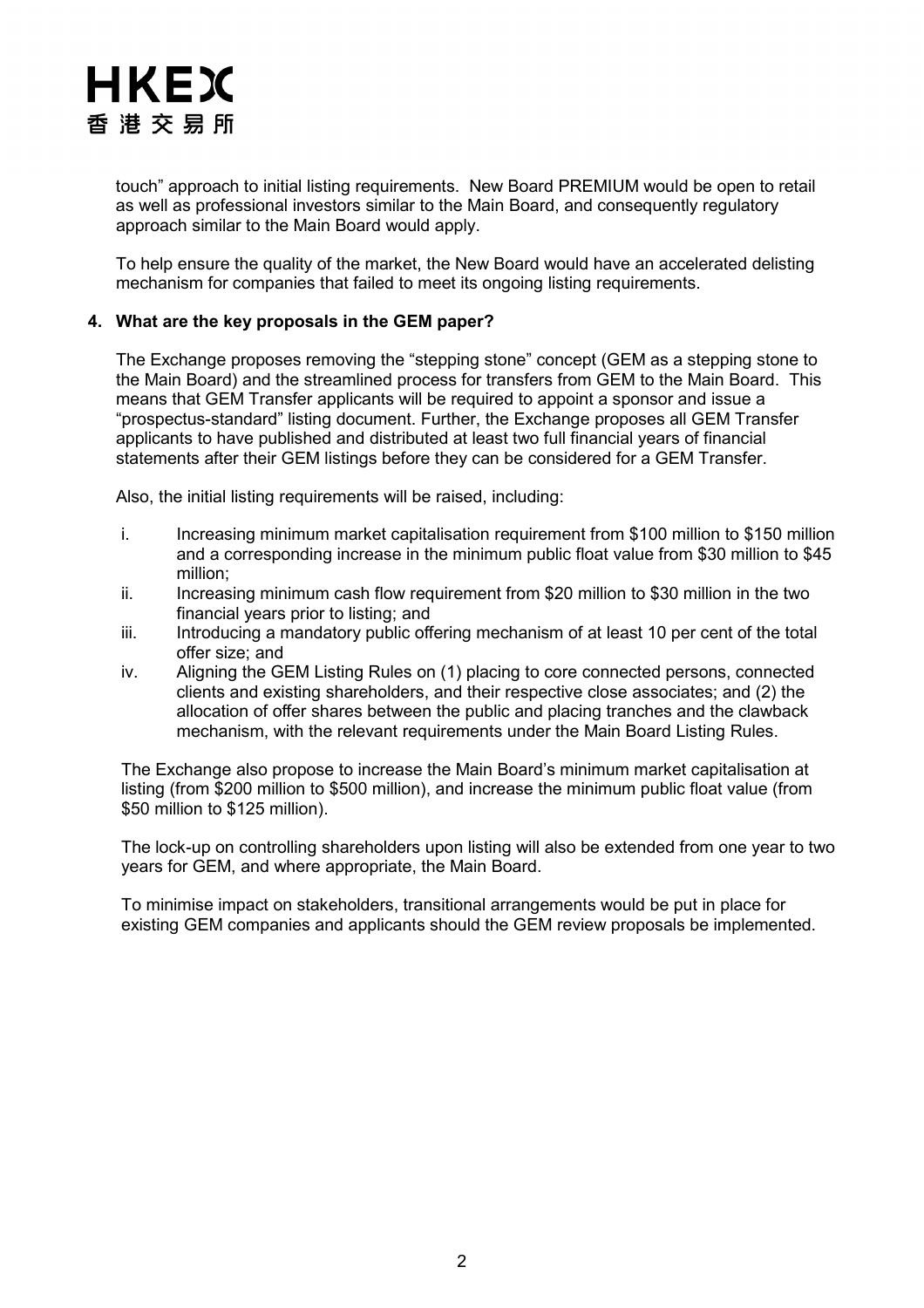# **5. What are the transitional arrangements if the GEM review proposals are adopted?**

A summary of the transitional arrangements are set out below.

|                                      | Prior to the<br><b>Amendment Effective</b><br><b>Date</b>                                                                                                                                                                                                                                    | <b>Transitional Period (Three</b><br>years from the<br><b>Amendment Effective</b><br>Date)                                                                                                                                                                                                                                                                                                                                                                                                                                                                                         | After the end of the<br><b>Transitional Period</b>                                                                                        |
|--------------------------------------|----------------------------------------------------------------------------------------------------------------------------------------------------------------------------------------------------------------------------------------------------------------------------------------------|------------------------------------------------------------------------------------------------------------------------------------------------------------------------------------------------------------------------------------------------------------------------------------------------------------------------------------------------------------------------------------------------------------------------------------------------------------------------------------------------------------------------------------------------------------------------------------|-------------------------------------------------------------------------------------------------------------------------------------------|
| <b>GEM</b><br>listing<br>applicants  | Applications will be<br>processed and<br>eligibility assessed<br>under GEM Listing<br>Rules in force as at the<br>date of the GEM<br>consultation paper                                                                                                                                      | Applications will be processed and eligibility assessed<br>under revised GEM Listing Rules                                                                                                                                                                                                                                                                                                                                                                                                                                                                                         |                                                                                                                                           |
| <b>GEM</b><br>Transfer<br>applicants | <b>GEM Transfer</b><br>applications will be:<br>processed under<br>$\overline{a}$<br>the current GEM<br>Streamlined<br>Process; and<br>eligibility assessed<br>$\blacksquare$<br>under the Main<br><b>Board Listing Rules</b><br>in force as at the<br>date of the GEM<br>consultation paper | <b>GEM Transfer applications</b><br>by Eligible Issuers who<br>have not changed<br>controlling<br>shareholder/principal<br>business:<br>required to publish a<br>$\overline{\phantom{a}}$<br><b>GEM</b> transfer<br>announcement with<br>key disclosures;<br>required to appoint<br>$\blacksquare$<br>sponsor to conduct<br>due diligence for the<br>last financial year and<br>up to announcement<br>date; and<br>eligibility assessed<br>$\overline{\phantom{a}}$<br>under the Main Board<br>Listing Rules in force<br>as at the date of the<br><b>GEM</b> consultation<br>paper | All GEM Transfer<br>applications will be<br>processed and eligibility<br>assessed under the<br>Main Board revised<br><b>Listing Rules</b> |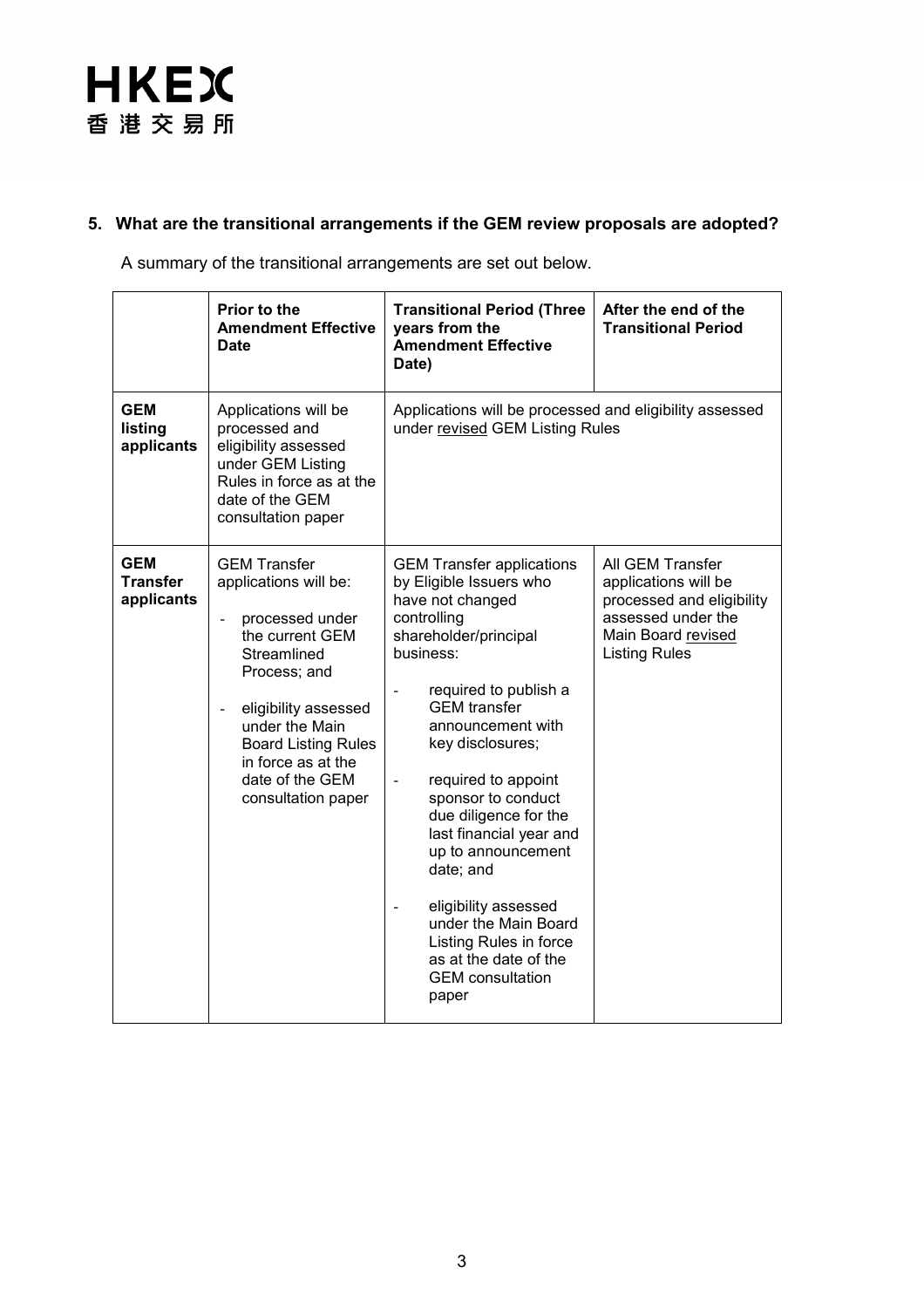|                                                      | Prior to the<br><b>Amendment Effective</b><br><b>Date</b>                                                                                                                    | <b>Transitional Period (Three</b><br>years from the<br><b>Amendment Effective</b><br>Date)                                                                                                                                                                                                                                                                                                                                                | After the end of the<br><b>Transitional Period</b> |
|------------------------------------------------------|------------------------------------------------------------------------------------------------------------------------------------------------------------------------------|-------------------------------------------------------------------------------------------------------------------------------------------------------------------------------------------------------------------------------------------------------------------------------------------------------------------------------------------------------------------------------------------------------------------------------------------|----------------------------------------------------|
|                                                      |                                                                                                                                                                              | <b>GEM Transfer applications</b><br>by Eligible Issuers who<br>changed controlling<br>shareholder/principal<br>business:<br>required to publish a<br>"prospectus standard"<br>listing document;<br>appoint a sponsor to<br>conduct due diligence<br>as if the application is<br>a new listing; and<br>eligibility assessed<br>under the Main Board<br>Listing Rules in force<br>as at the date of the<br><b>GEM</b> consultation<br>paper |                                                    |
|                                                      |                                                                                                                                                                              | <b>GEM Transfer applications</b><br>from non-Eligible Issuers<br>will be processed and<br>eligibility assessed under<br>the revised Main Board<br><b>Listing Rules</b>                                                                                                                                                                                                                                                                    |                                                    |
| <b>Main</b><br><b>Board</b><br>listing<br>applicants | Applications will be<br>processed and<br>eligibility assessed<br>under the Main Board<br>Listing Rules in force<br>as at the date of the<br><b>GEM</b> consultation<br>paper | Applications will be processed and eligibility assessed<br>under revised Main Board Listing Rules                                                                                                                                                                                                                                                                                                                                         |                                                    |

Eligible Issuers are:

- issuers listed on GEM; and
- GEM applicants who have submitted a valid listing application and successfully listed (with only one refreshment of application allowed) as at the date of the GEM consultation paper.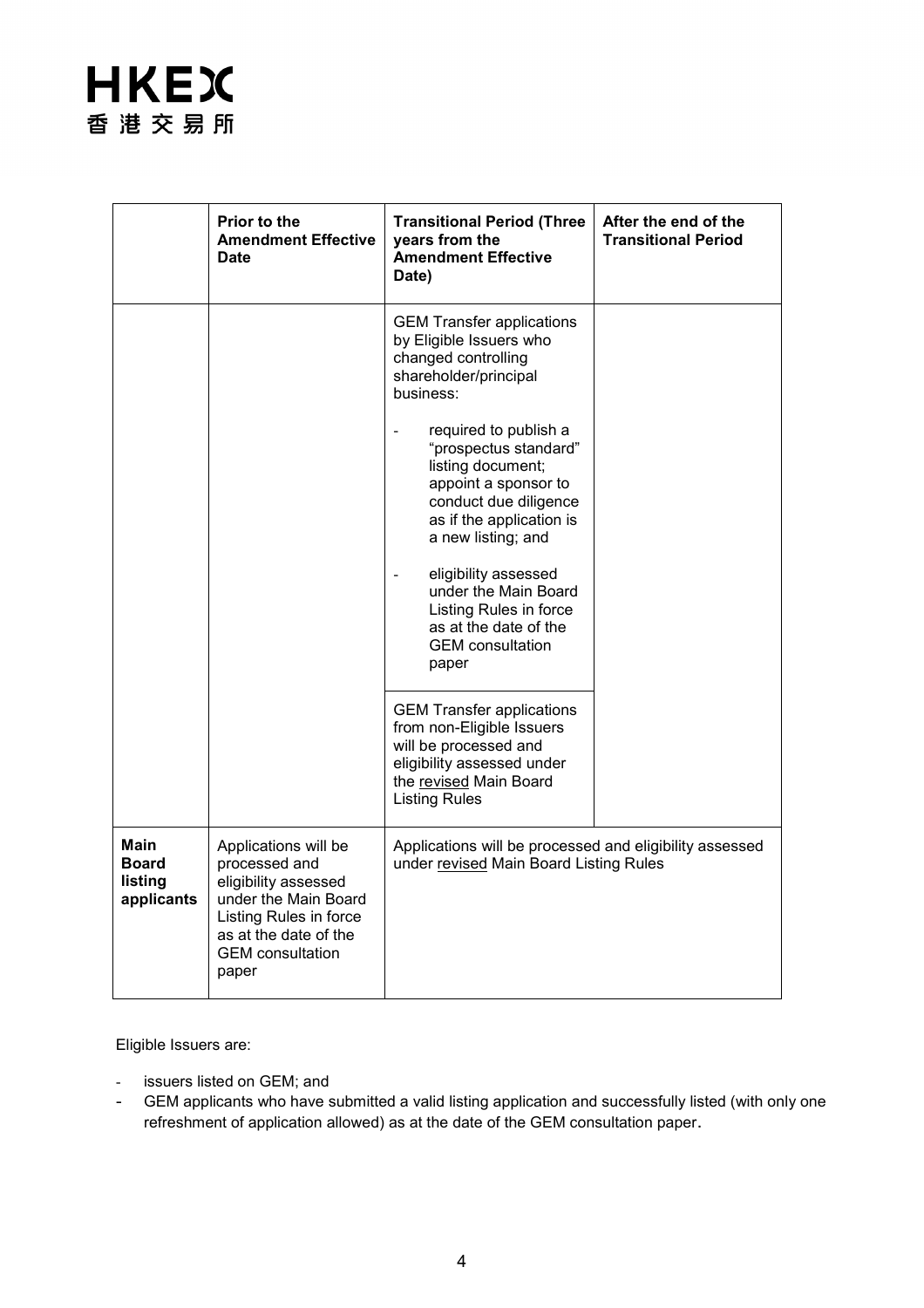# **RATIONALE**

# **6. Why is the Exchange proposing a New Board and GEM review?**

To meet the evolving needs of investors and issuers and help Hong Kong retain its leading position, the Exchange has to review its market structure periodically and revise it when necessary. Hong Kong has been highly successful in developing its securities market and establishing itself as a leading IPO centre. However, in its most recent review, the Exchange identified areas where the current regime could be strengthened and expanded to address concerns in the market and provide access to a more diverse range of companies, so as to better serve investors as well as potential issuers, and to enhance Hong Kong as a global financial centre.

The proposals under the GEM review are intended to ensure that the rules reflect currently acceptable standards in the market and address recent regulatory and market concerns on GEM listing applicants and listed issuers.

### **7. What is the thinking behind the proposed New Board?**

There is a high concentration of listings in the financial and property sectors, which together account for 44 per cent of the total market capitalisation in Hong Kong today. In contrast, listings from New Economy industries in the past 10 years account for only 3 per cent of total market capitalisation, compared with 59 per cent and 44 per cent for NASDAQ and the New York Stock Exchange, respectively. In addition, some of the fastest growing industries are notably underrepresented in Hong Kong's securities market (pharmaceuticals, biotech and life sciences; healthcare equipment and services; and software and services, excluding the largest company in the sector each account for just 1 per cent of the total market capitalisation).

There is a significant risk that the Hong Kong market's low exposure to higher growth sectors will lead to stagnation and a lack of investor interest, depressing valuations and in turn dampening Hong Kong's appeal to prospective new issuers.

One of the major barriers for New Economy companies is that the current listing framework bars pre-profit companies and companies with non-standard governance features from listing in Hong Kong. To illustrate this point, last year 68 per cent of companies that listed in the US were pre-profit. Moreover, Weighted Voting Rights (WVR) structures are currently permitted in the US and under consideration in Singapore. Secondary listings from overseas-listed Mainland enterprises are also prohibited in Hong Kong.

There is significant opportunity for Hong Kong to capture a greater share of international and Mainland companies seeking to raise capital, giving investors a more diverse range of exposures. In aggregate, the IPO funds raised by companies in categories targeted by the New Board for which Hong Kong was unable to compete for the listings totalled US\$49 billion in the past ten years, or 17 per cent of the IPO funds raised in Hong Kong over the same period.

In 2014, the Financial Services Development Council recommended that the Exchange should consider appropriate segmentation to better accommodate investors with different risk appetites and issuers with different profiles. The Exchange notes other international markets have adopted segmentation while maintaining high standards and appropriate investor protection measures, and believes a segmented market with calibrated shareholder protection standards based on the level of perceived risk in each segment, would be the best way to attract a greater diversity of listings in Hong Kong.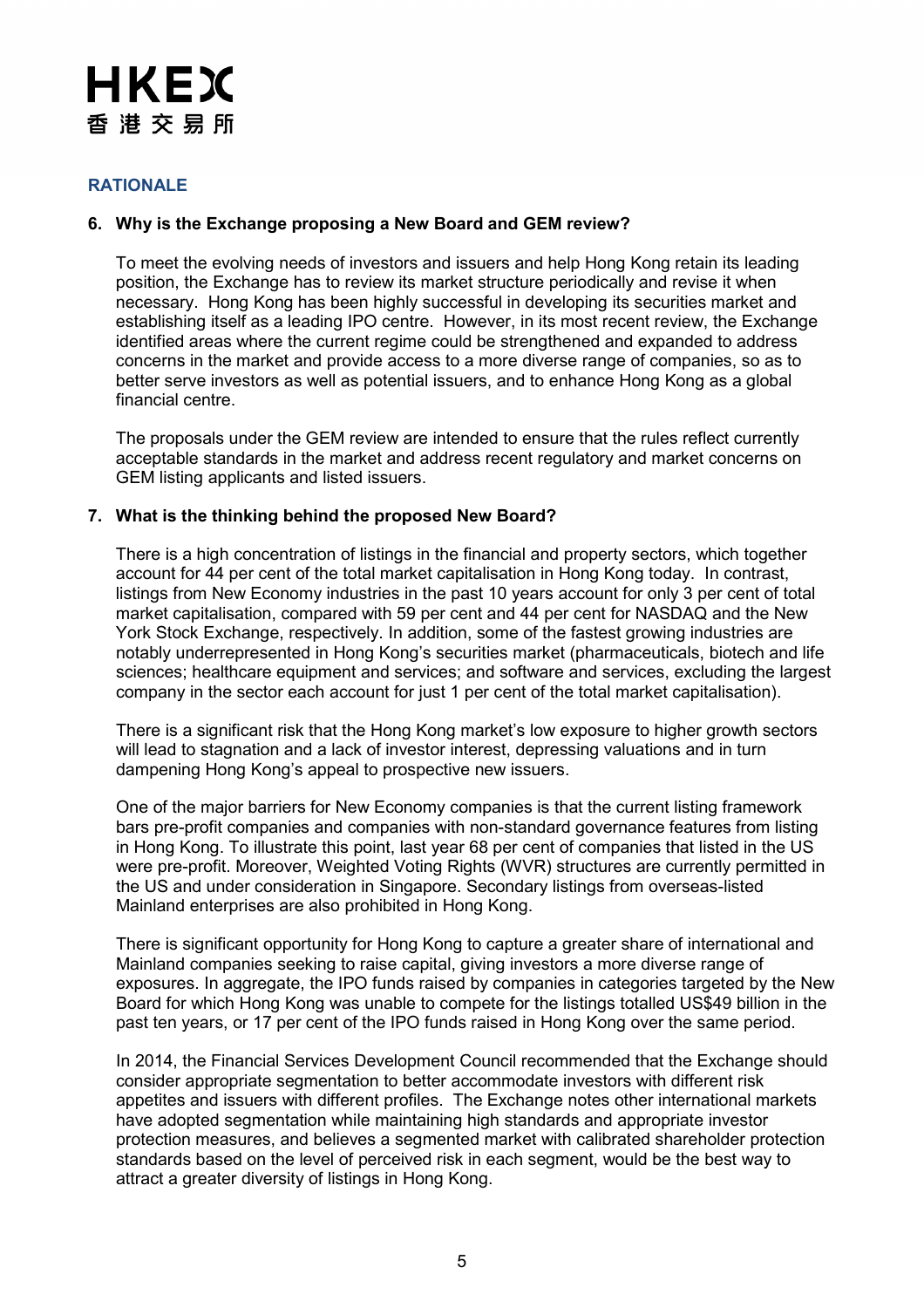In addition, segmentation addresses concerns about forced participation through inclusion in key benchmark indices and other issues that arose in response to a paper the Exchange issued on possible changes to the Main Board to open it to a more diverse range of issuers.

# **8. What is the thinking behind the proposed GEM review and changes to the listing rules?**

GEM was launched in November 1999 to provide emerging companies with a capital formation platform and as an alternative market to the Main Board. It was designed to have less stringent admission requirements than the Main Board and an "enhanced disclosure-based" regime with prominent "buyer beware" risk warnings in listing documents. GEM's launch coincided with the "dot-com" boom of 1999/2000, a time of great enthusiasm for companies seen to have good growth potential. After the "dot-com" bubble burst, GEM suffered a general loss of confidence; there were fewer new listings and post-listing fundraising declined.

GEM was repositioned in July 2008 as a "stepping stone" to the Main Board after a market consultation. Despite the new role, success has remained limited. A recent Exchange study found transfers from GEM to the Main Board over a full year have never exceeded the 14 that were completed in the second half of 2008 immediately after the GEM Streamlined Process was implemented.

There has also been a decrease in transfers among issuers that have been listed on GEM for more than one financial year (which is a condition for transfer in addition to satisfying the Main Board eligibility requirements). Between the second half of 2008 and 2016, the rate of GEM transfers decreased fell from 7.2 per cent to 2.7 per cent; and during this period, only one-Hshare company has listed on GEM, which fell short of the initial expectation that GEM might attract H-share companies.

Moreover, there have been market concerns, in recent years, on the quality and performance of GEM issuers. These concerns include high concentration of shareholders, illiquid shares, post-IPO volatility, the creation of "shell" companies and possible exploitation of GEM as a means of achieving a Main Board listing.

The Exchange believes that GEM continues to play a role in our market as a capital raising platform for small to mid-sized enterprises. However in view of the limited success of the "stepping stone" positioning and given the recent concerns on the quality and performance of GEM issuers, it is appropriate to remove the streamlined transfer process to the Main Board and raise admission requirements in order to improve the overall quality of GEM listings.

The Exchange also proposes to amend the Main Board Listing Rules to preserve the Main Board's position as a market for larger companies.

# **REGULATORY CONSIDERATIONS**

### **9. Did The Exchange have any guiding principles when it considered the regulatory issues related to its proposals?**

The Exchange believes Hong Kong has to adapt to the evolving capital market needs of issuers while maintaining appropriate and robust regulatory standards to ensure investors' interests are protected and it continues have a quality market. It is the Exchange's duty as a central market operator and frontline market regulator to continue looking at ways to both enhance market quality and facilitate economic development amidst the fast-changing world economy and market.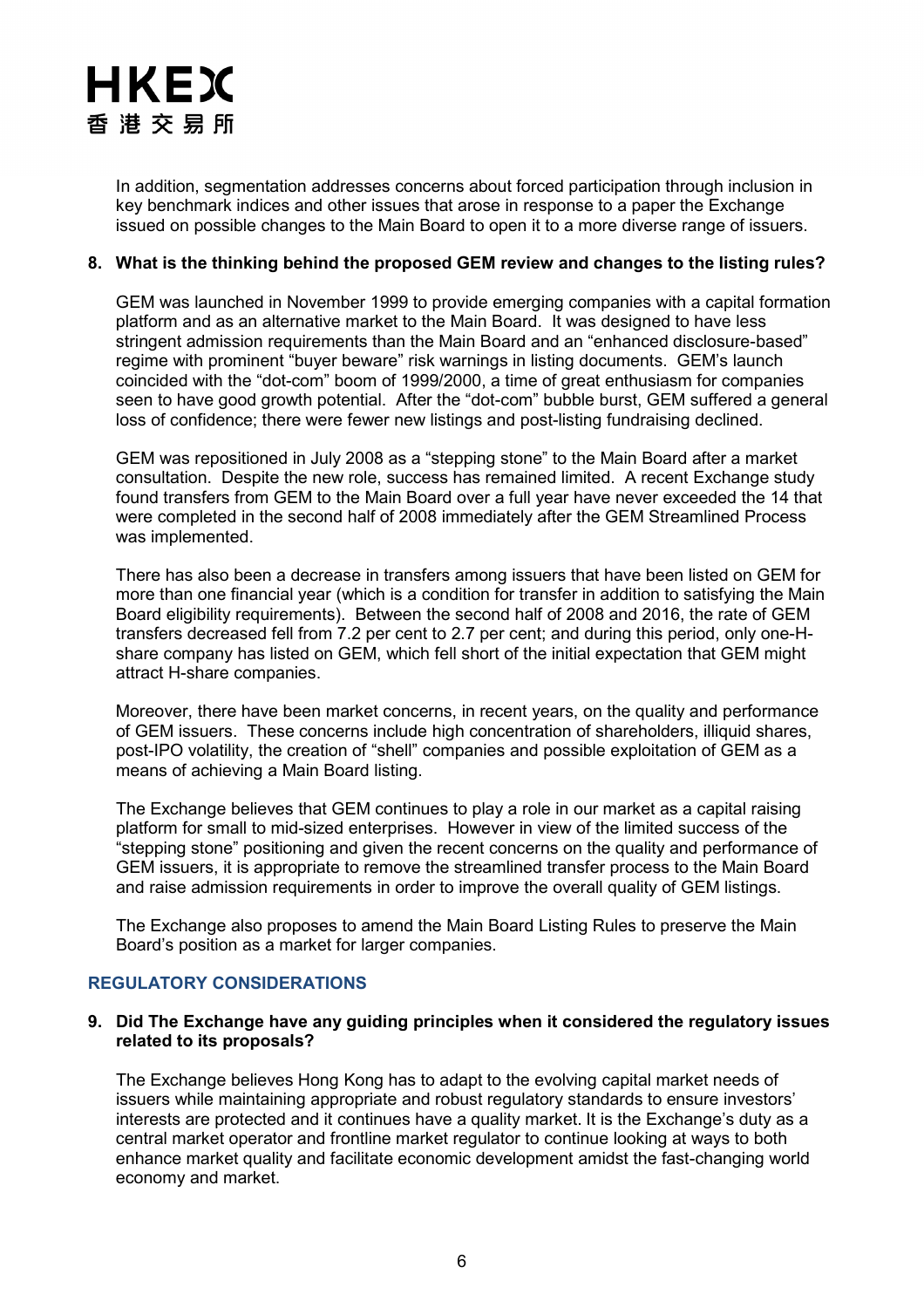

### **10. Why does the proposed New Board comprise two parts?**

The two parts reflect the need to balance the interests of a wide range of investors and issuers against the interests of those who may be vulnerable and therefore need protection. In general, the more sophisticated the investor, the less regulatory protection is required.

The Exchange proposes that New Board PRO be open to professional investors only, given the additional risks posed by issuers in that segment, as it is expected to include New Economy and early-stage companies, and the proposed "lighter touch" approach to initial listing requirements that would apply.

The proposed New Board PREMIUM would be open to retail as well as professional investors and would therefore be subject to a more stringent regulatory approach. The proposed structure is also consistent with the recommendations of the Financial Services Development Council for a segmented approach to accommodate investors with different risk appetites.

### **11. How will the New Board PRO's "professional investors only" eligibility requirements be enforced if the New Board proposal is adopted?**

Exchange Participants would be expected to ensure that their investor clients (including clients trading through an affiliate or intermediary) investing in New Board PRO-listed securities meet the standard of professional investor under the Securities and Futures Ordinance.

### **12. How is the Exchange proposing to regulate New Board listings and applicants with a Weighted Voting Rights (WVR) structure?**

The Exchange proposes two possible approaches: One requires such companies to prominently disclose that they have a WVR structure and the risks associated with the structure. In addition, they could potentially be required to disclose other matters, such as the identities of WVR holders. The other approach is to impose mandatory safeguards for companies with WVR structures in addition to disclosure requirements. The safeguards could vary depending on whether the company was listed on PREMIUM or PRO. For example, WVRs could be subject to a sunset clause and expire after a certain period of time.

In addition, the Exchange proposes companies with unconventional governance features, including companies with WVR structures, could list on the New Board if they are also listed on a Recognised US Exchange and demonstrate, to the Exchange's satisfaction, a strong compliance record during that time. This proposal is based on the US's robust regulatory environment and strict private enforcement mechanisms. Companies seeking a primary or secondary listing in this way would be allowed to maintain their WVR structures and would be exempt from any safeguards imposed on companies with WVR structures generally. The Exchange would reserve the right not to approve the listing of a company, on suitability grounds, if its departure from Hong Kong governance norms was extreme.

The Exchange welcomes feedback on the proposed approaches.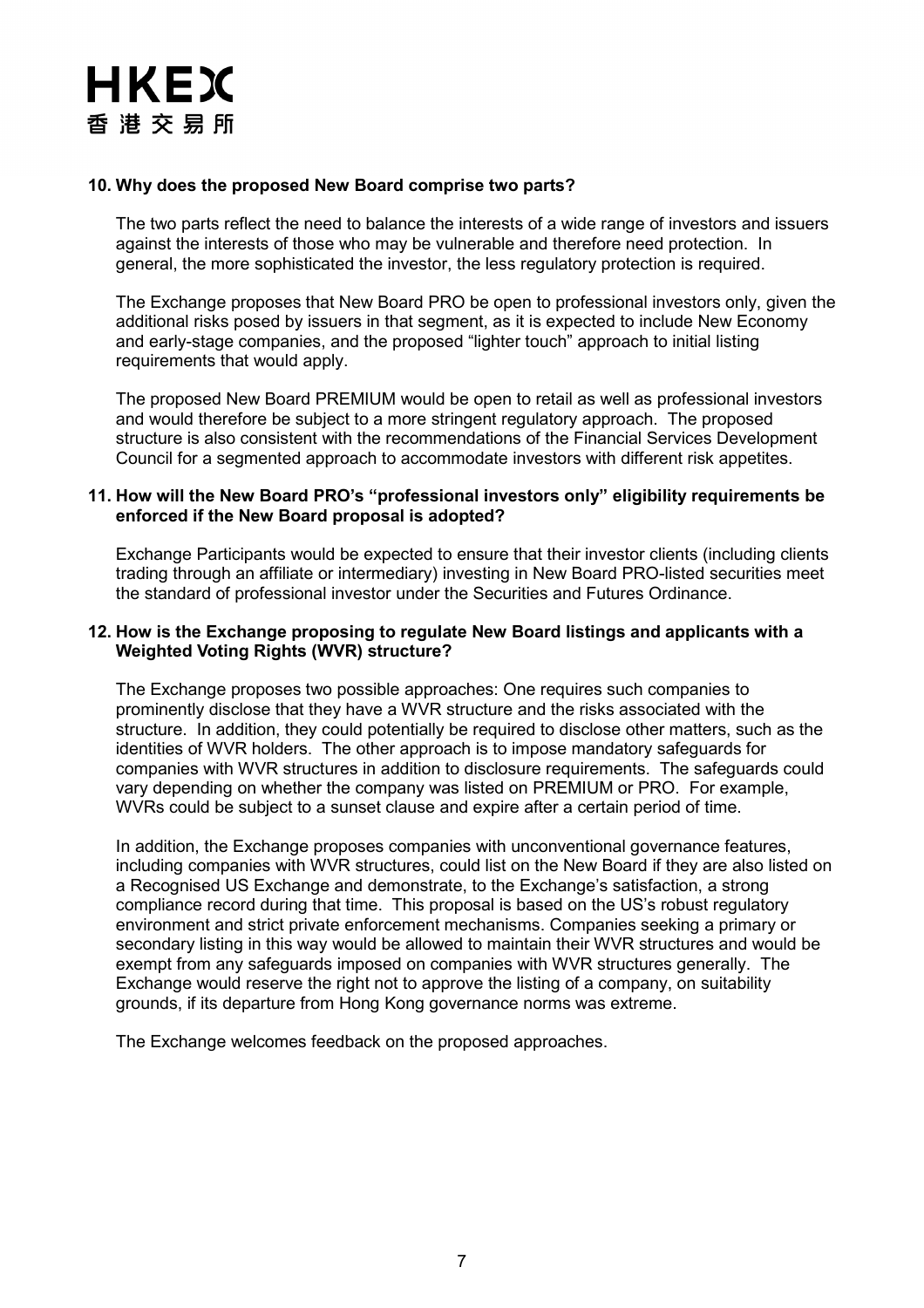### **13. How will you define New Economy companies?**

The intention of the New Board proposal is to attract more high growth companies from innovative sectors, or New Economy companies. Such companies may encompass a range of different sectors including biotech, health care technology, internet and direct marketing retail, internet software and services, IT services, software, technology hardware and storage and peripherals.

The Exchange aims to develop a set of guidelines for the definition of what constitutes New Economy for the purposes of listing on the New Board. In light of the evolving nature of technology and the interactive relationship between the traditional and new economic sectors, no fixed definition is proposed and the Listing Committee will retain the ultimate discretion to determine the listing eligibility for the New Board on a principle-based approach. The key principle is to identify companies whose businesses are in sectors where innovation, technology, intellectual property, and new ways of commerce in totality are the primary drivers for its growth and business successes.

The New Board paper also includes a question on whether the New Board should be specifically restricted to particular industries. The Exchange will consider the term New Economy companies further after it analyses the comments it receives from respondents to the New Board Concept Paper.

### **14. How will IPO applications be handled if the Exchange adopts the proposals of the New Board and GEM review?**

Listing applications for New Board PRO, the professionals only board, would be vetted and approved by the Listing Department under delegated authority from the Listing Committee (similar to the current GEM applications approval arrangement).

Listing applications for New Board PREMIUM would be presented to the Listing Committee for approval following vetting by the Listing Department. The proposed arrangement for New Board PREMIUM is in line with the current Main Board practice. The Listing Committee would make decisions on the cancellation of listings, disciplinary matters and be responsible for hearing appeals for both New Board segments.

Authority to approve GEM listing applications, which has been delegated to the Listing Department since the Rule changes, would return to the Listing Committee and the GEM listing applications would be approved by the Listing Committee thereafter.

### **15. Do you expect there to be an influx of applications to list on GEM or the Main Board, or to transfer from GEM to the Main Board, before the proposals are implemented?**

The Exchange acknowledges that, since the proposals in the GEM consultation paper, if adopted, will raise the GEM and Main Board admission requirements, there may be a temporary increase of applications for listing on GEM or the Main Board (including transfer applications) while the consultation is ongoing.